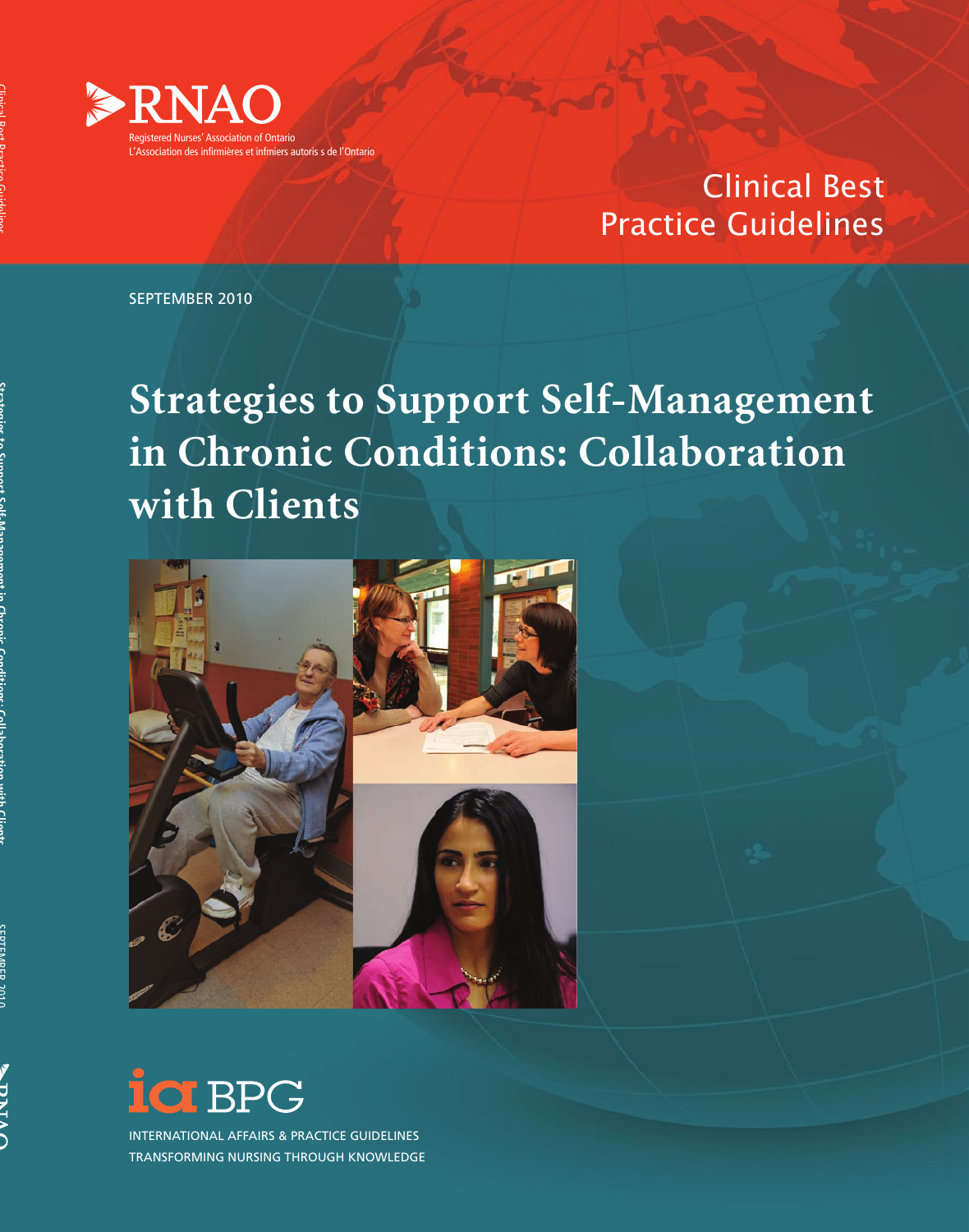# Summary of Recommendations

### Practice Recommendations

| <b>5 A'S APPROACH</b> |                                                                                                                                                                                                                                              | TYPE OF EVIDENCE <sup>1</sup> |
|-----------------------|----------------------------------------------------------------------------------------------------------------------------------------------------------------------------------------------------------------------------------------------|-------------------------------|
| 1.0                   | Nurses utilize the "5 A's" behavioural change approach of assess, advise, agree, assist and arrange, to<br>incorporate multiple self-management strategies when supporting clients with a chronic illness to assist in<br>improved outcomes. | <b>la</b>                     |
|                       | <b>ASSESS</b>                                                                                                                                                                                                                                |                               |
| 1.1.a                 | Nurses establish rapport with clients and families.                                                                                                                                                                                          | Ш                             |
| 1.1.b                 | Nurses screen for depression on initial assessment, at regular intervals and advocate for follow-up <sup>G</sup> treatment<br>of depression.                                                                                                 | $\mathbf{I}$                  |
| 1.1.c                 | Nurses establish a written agenda for appointments in collaboration with the client and family, which may<br>include:<br>Reviewing clinical data                                                                                             | I1b                           |
|                       | Discussing client's experiences with self-management<br>• Medication administration                                                                                                                                                          |                               |
|                       | <b>Barriers/stressors</b>                                                                                                                                                                                                                    |                               |
|                       | Creating action plans                                                                                                                                                                                                                        |                               |
|                       | Client education                                                                                                                                                                                                                             |                               |
| 1.1.d                 | Nurses consistently assess client's readiness for change to help determine strategies to assist client's readiness<br>for change to help determine strategies to assist client with specific behaviours.                                     | Ш                             |
| 1.1.e                 | Nurses encourage clients to use health risk appraisal instruments; model use of such tools, and discuss the<br>results of the risk assessment with them at regular follow up.                                                                | $\mathbf{I}$                  |
|                       | <b>ADVISE</b>                                                                                                                                                                                                                                |                               |
| 1.2.a                 | Nurses combine effective behavioural, psychosocial strategies and self-management education processes as<br>part of delivering self-management support.                                                                                      | la                            |
| 1.2.b                 | Nurses utilize the "ask-tell-ask" (also known as "Elicit- Provide-Elicit") communication technique to ensure the<br>client receives the information required or requested.                                                                   | Ш                             |
| 1.2.c                 | Nurses use the communication technique "Closing the Loop" <sup>G</sup> (also known as "teach back") to assess a<br>client's understanding of information.                                                                                    | Ш                             |
| 1.2.d                 | Nurses assist clients in using information from self-monitoring <sup>G</sup> techniques (e.g., glucose monitoring, home<br>blood pressure monitoring) to manage their condition.                                                             | I <sub>b</sub>                |
| 1.2.e                 | Nurses encourage clients to use monitoring methods (e.g., diaries, logs, personal health records) to monitor<br>and track their health condition.                                                                                            | Ш                             |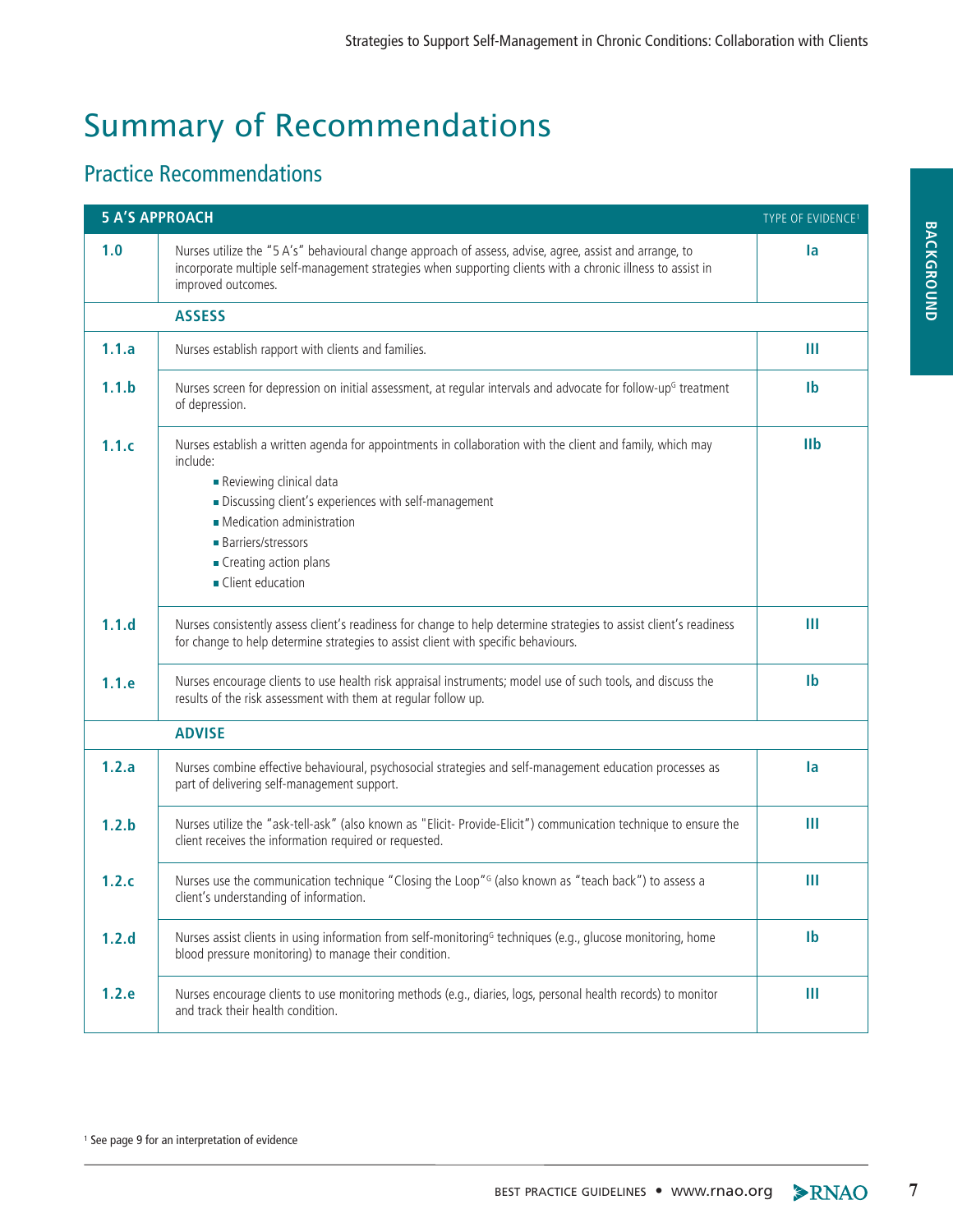#### Strategies to Support Self-Management in Chronic Conditions: Collaboration with Clients

|       | <b>AGREE</b>                                                                                                                                                                                                                                                                             |                           |
|-------|------------------------------------------------------------------------------------------------------------------------------------------------------------------------------------------------------------------------------------------------------------------------------------------|---------------------------|
| 1.3   | Nurses collaborate with clients to:<br>Establish goals;<br>Develop action plans that enable achievement of goals; and<br>Monitor progress towards goals.                                                                                                                                 | la                        |
|       | <b>ASSIST</b>                                                                                                                                                                                                                                                                            |                           |
| 1.4.a | Nurses who are appropriately trained use motivational interviewing with their clients to allow clients to fully<br>participate in identifying their desired behavioural changes.                                                                                                         | la                        |
| 1.4.b | Nurses teach and assist clients to use problem-solving <sup>G</sup> techniques.                                                                                                                                                                                                          | <b>la</b>                 |
| 1.4.c | Nurses are aware of community self-management programs in a variety of settings, and link clients to these<br>programs through the provision of accurate information and relevant resources.                                                                                             | <b>Ib</b>                 |
|       | <b>ARRANGE</b>                                                                                                                                                                                                                                                                           |                           |
| 1.5   | Nurses arrange regular and sustained follow-up for clients based on the client's preference and availability<br>(e.g., telephone, email, regular appointments). Nurses and clients discuss and argee on the data/information<br>that will be reviewed at each appointment.               | la                        |
|       | <b>INNOVATIVE DELIVERY MODELS</b>                                                                                                                                                                                                                                                        |                           |
| 2.0   | Nurses use a variety of innovative, creative, and flexible modalities with clients when providing self-<br>management support such as:<br>a) Electronic support systems<br>b) Printed materials<br>c) Telephone contact<br>d) Face-to-face interaction<br>e) New and emerging modalities | I1b                       |
| 2.1   | Nurses tailor the delivery of self-management support strategies to clients' culture, social and economic context<br>across settings.                                                                                                                                                    | <b>Ila</b>                |
| 2.2   | Nurses facilitate a collaborative practice team approach for effective self-management support.                                                                                                                                                                                          | $\mathsf{I}^{\mathsf{b}}$ |

### Educational Recommendations

| <b>RECOMMENDATION.</b> |                                                                                                                                                                                                               | <b>TYPE OF EVIDENCE</b> |
|------------------------|---------------------------------------------------------------------------------------------------------------------------------------------------------------------------------------------------------------|-------------------------|
| 3.0                    | Nursing academic programs integrate principles of self-management support education throughout their core<br>curriculum and in continuing education.                                                          |                         |
|                        | Organizations provide self-management support education through a variety of ongoing professional<br>development opportunities to support nurses in effectively developing skills in self-management support. |                         |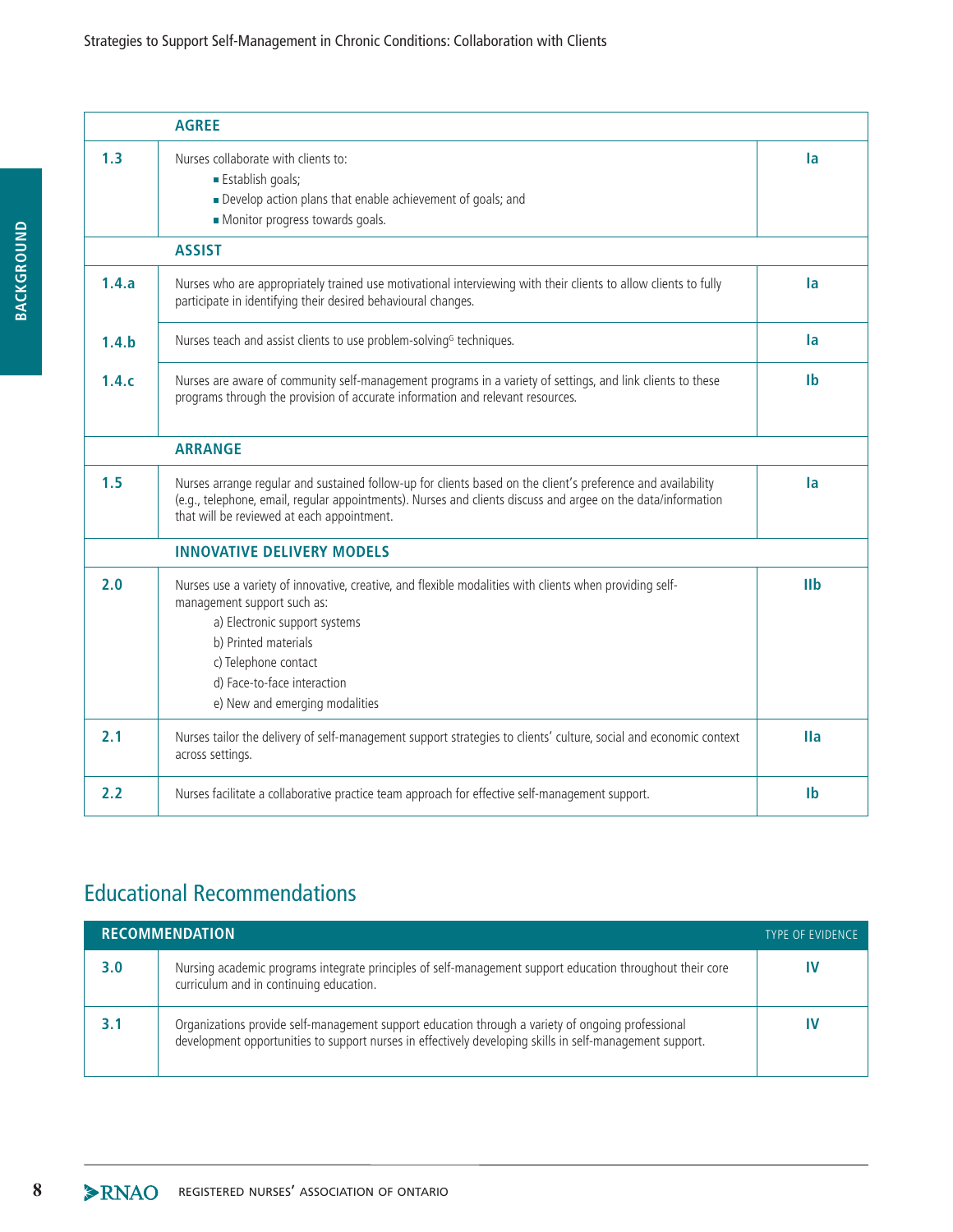## Organization and Policy Recommendations

| <b>RECOMMENDATION</b><br><b>TYPE OF EVIDENCE</b> |                                                                                                                                                                                                                                                                                                             |           |
|--------------------------------------------------|-------------------------------------------------------------------------------------------------------------------------------------------------------------------------------------------------------------------------------------------------------------------------------------------------------------|-----------|
| 4.0                                              | Organizations provide opportunities for nurses to take leadership roles in the provision of self-management<br>support.                                                                                                                                                                                     | <b>IV</b> |
| 4.1                                              | Organizations integrate self-management support values and principles related to fostering client-centered care<br>and therapeutic relationships in the delivery of care and services, through inclusion in strategic plans and<br>organizational goals.                                                    | <b>IV</b> |
| 4.2                                              | Decision makers (Chief Executive Officers, Directors, Managers, Stakeholders) within organizations ensure<br>adequate funding is available for self-management support initiatives such as technology to provide education<br>to clients and nurses                                                         | <b>IV</b> |
| 4.3                                              | Nursing best practice quidelines can be successfully implemented where there are adequate planning<br>strategies, resources, organizational and administrative supports and appropriate facilitation of guideline<br>uptake among clinicians. An effective organizational plan for implementation includes: | <b>IV</b> |
|                                                  | An assessment of organizational readiness and barriers to implementation, taking into account local<br>circumstances.                                                                                                                                                                                       |           |
|                                                  | Involvement of all members (whether in a direct or indirect supportive function) who will contribute to<br>the implementation process.                                                                                                                                                                      |           |
|                                                  | ■ Ongoing opportunities for discussion and education to reinforce the importance of best practices.                                                                                                                                                                                                         |           |
|                                                  | Dedication of a qualified individual to provide the support needed for the education and<br>implementation process.                                                                                                                                                                                         |           |
|                                                  | • Ongoing opportunities for discussion and education to reinforce the importance of best practices.                                                                                                                                                                                                         |           |
|                                                  | . Opportunities for reflection on personal and organizational experience in implementing quidelines.                                                                                                                                                                                                        |           |

## Interpretation of Evidence

### Types of Evidence

| la         | Evidence obtained from meta-analysis or systematic review of randomized controlled trials.                                                        |
|------------|---------------------------------------------------------------------------------------------------------------------------------------------------|
| Ib         | Evidence obtained from at least one randomized controlled trial.                                                                                  |
| <b>Ila</b> | Evidence obtained from at least one well-designed controlled study without randomization.                                                         |
| I1b        | Evidence obtained from at least one other type of well-designed quasi-experimental study, without randomization.                                  |
| Ш          | Evidence obtained from well-designed, non-experimental descriptive studies, such as comparative studies, correlation studies and case<br>studies. |
| IV         | Evidence obtained from expert committee reports or opinions and/or clinical experiences of respected authorities                                  |